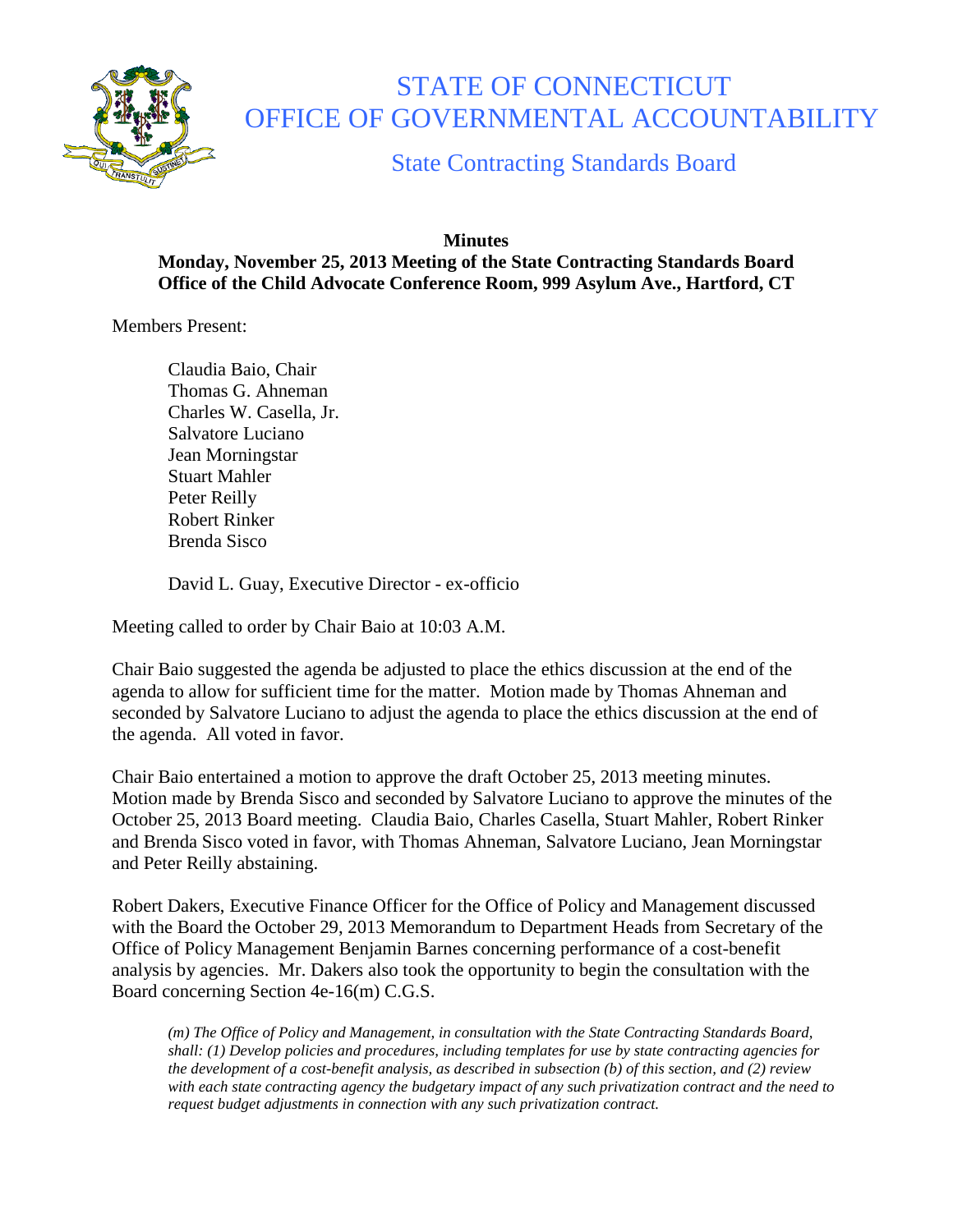Mr. Dakers was asked and agreed to return and meet with the Board again at the next meeting on January 10, 2014.

Chair Baio initiated discussion on the Board's mission statement by presenting the draft statement provided by Geary Maher. Following discussion on the draft Peter Reilly suggested adding, *"All procurement should create economic opportunity for Connecticut residents and businesses to the greatest extent possible and consistent with applicable laws."*

Jean Morningstar made a motion, seconded by Salvatore Luciano to approve a revised mission statement based upon the draft from Geary Maher with the added language from Peter Riley as follows:

*Our mission is to ensure that state contracting and procurement processes reflect the highest standards of integrity, are transparent, cost effective, and consistent with the statutes and are conducted in the most efficient manner possible and all procurement should create economic opportunity for Connecticut residents and businesses to the greatest extent possible and consistent with applicable laws.*

Voting in favor of the revised mission statement, Charles Casella, Salvatore Luciano, Jean Morningstar, Peter Reilly and Robert Rinker. Voting against, Claudia Baio, Thomas Ahneman, Stuart Mahler and Brenda Sisco. The revised mission statement was approved.

The Board reviewed the draft job posting prepared by Executive Director David Guay for the Chief Procurement Officer position. Motion made by Robert Rinker and seconded by Jean Morningstar to approve the job posting prepared by Executive Director Guay. All voted in favor.

Chair Baio presented a proposed interview schedule for the position of Chief Procurement Officer.

 $11/25/13$  – Approve job posting 12/2/13 – Posting of job opening notice 12/16/13 – Application deadline 1/10/14 – Meeting to Review applications  $1/24/14$  – Interviews  $2/7/14 - 2<sup>nd</sup>$  interviews if required

Motion made by Jean Morningstar and seconded by Salvatore Luciano to approve the interview schedule for the position of Chief Procurement Officer. All voted in favor.

Chair Baio presented a final version of Board meeting dates for 2014 and asked for a formal vote of approval.

January 10, 2014 February 14, 2014 March 14, 2014 April 11, 2014 May 9, 2014